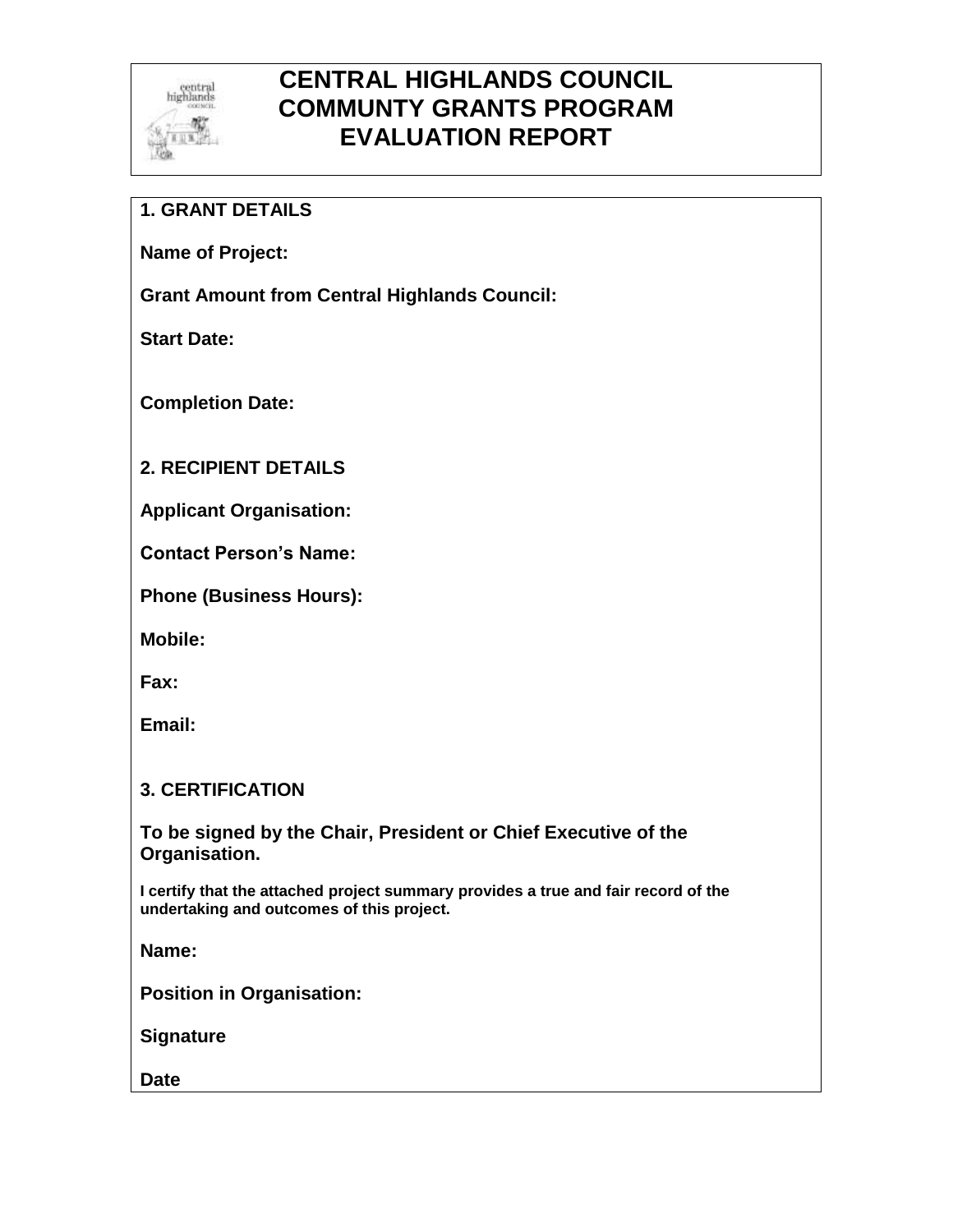| 4. Project Summary<br>* You may choose to attach a separate project report, but it must address the<br>questions included in this form.<br>* Please attach any material developed as part of your project, e.g. media coverage |
|--------------------------------------------------------------------------------------------------------------------------------------------------------------------------------------------------------------------------------|
| or publicity, flyers, brochures etc.<br>Briefly describe your project and its outcomes                                                                                                                                         |
|                                                                                                                                                                                                                                |
| How did the community benefit or provide a community resource?                                                                                                                                                                 |
|                                                                                                                                                                                                                                |
| How many people participated in your project?                                                                                                                                                                                  |
|                                                                                                                                                                                                                                |
| How many volunteers worked on your project?                                                                                                                                                                                    |
|                                                                                                                                                                                                                                |
| Did you learn anything new or unexpected during the implementation of the<br>project?                                                                                                                                          |
|                                                                                                                                                                                                                                |
| Have any future plans arisen from the project?                                                                                                                                                                                 |
|                                                                                                                                                                                                                                |
| How has Council's contribution to the project been acknowledged?                                                                                                                                                               |
|                                                                                                                                                                                                                                |